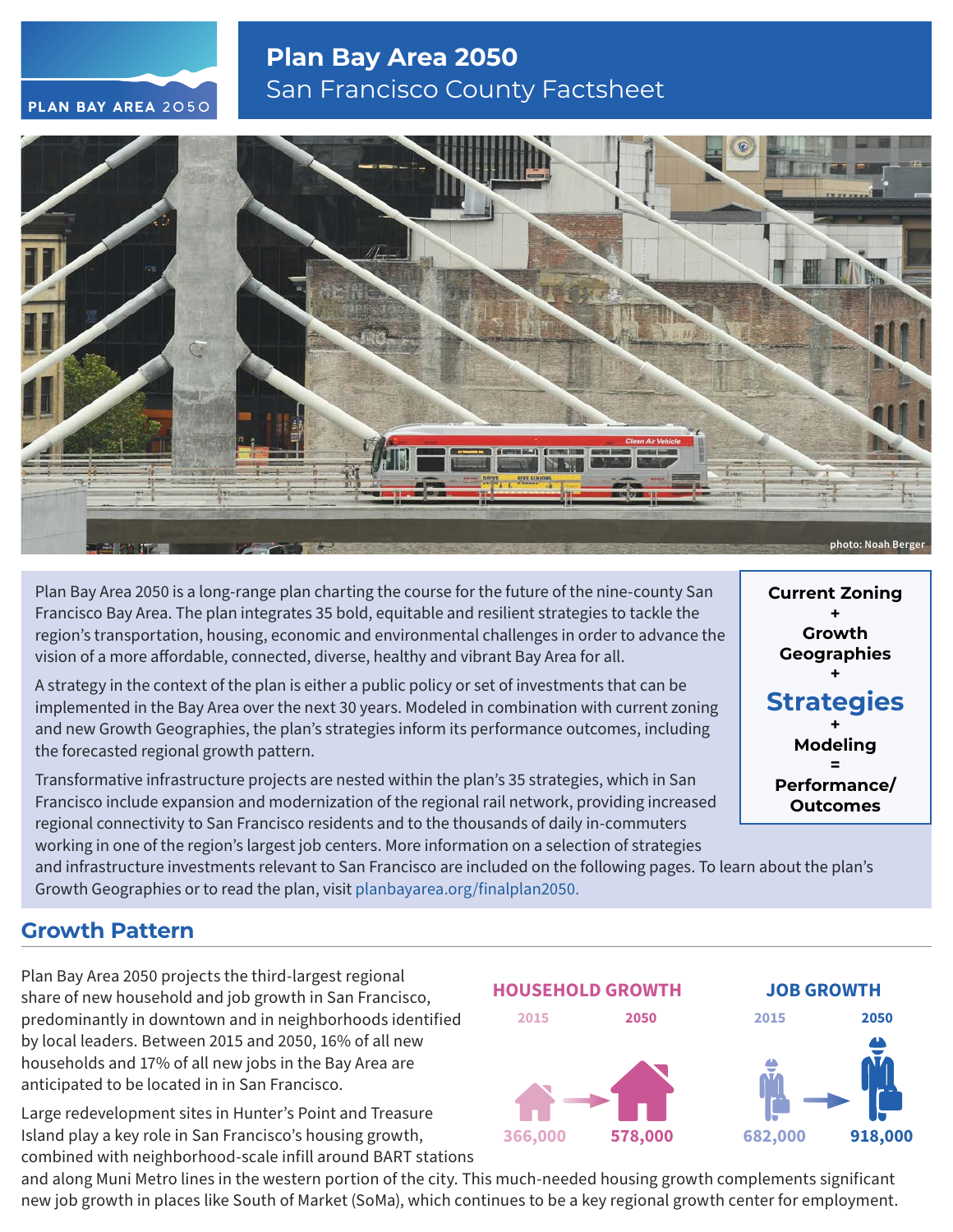# **SPOTLIGHT STRATEGIES**